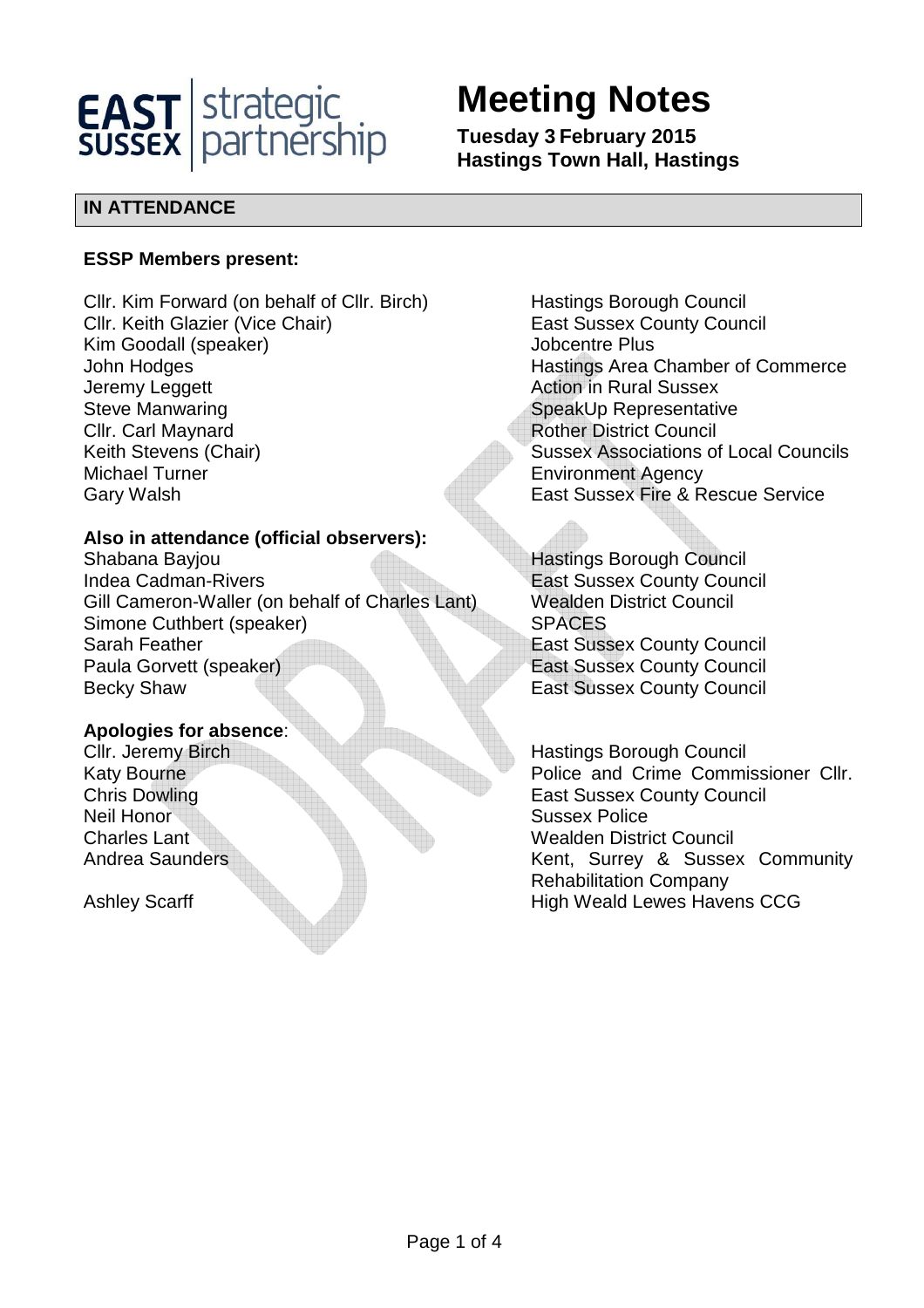#### **NOTES**

#### **1) Welcome and Apologies**

Keith Stevens welcomed ESSP members, delegates, observers, guests and speakers to the first meeting of 2015. Apologies were given and those attending on behalf of others were identified. Keith also thanked Hastings Borough Council for hosting ESSP at Hastings Town Hall.

#### **2) Urgent items of business**

None

# **3) Notes of the meeting held on 30 October 2014 and Matters Arising**

Minutes were agreed as an accurate record and actions confirmed as completed.

#### **4) Better Together – Paula Gorvett, East Sussex County Council**

Paula Govertt provided information about East Sussex Better Together, a formal programme involving all of the East Sussex Clinical Commissioning Groups (CCGs) and East Sussex County Council. Paula explained how the programme will ensure a common approach within East Sussex to allow for agreement on how transformation will be managed. This will allow for the development of services which reflect the individual characteristics of each CCG area and the requirements of their respective Boards.

Paula acknowledged the difficult task ahead with Health and social care systems across the country facing significant challenges. The growing population, particularly in the over 65s, the increasing number of people living with long term conditions, advances in medical technology and rising patient and public expectations will make it difficult to meet demand within the resources we expect to receive and with the way services are currently provided.

Paula confirmed that money (£42 million) has been set aside to assist with maintaining services whilst the transition takes place to new service delivery. Paula stressed that changes that take place will be from a joined-up approach, with health care professionals, public, voluntary and private sector working together.

In answer to questions, Paula acknowledged the ambitious nature of the programme, and reassured the members that telehealth and telecare were important in the project.

#### **5) Universal Credit – Kim Goodall, Department for Work and Pensions**

Kim Goodall delivered a presentation regarding Universal Credit and benefit reform. Universal Credit will replace six main working age benefits with one simple payment which is paid monthly. This single payment is paid to a household rather than an individual, which includes housing costs and is paid monthly in arrears.

Kim acknowledged the differences between existing benefit provision and the new system. There are no limits to the number of hours a person can work a week if they receive Universal Credit. The payment will reduce gradually as a person earns more and they won't lose all benefits at once if they're on a low income.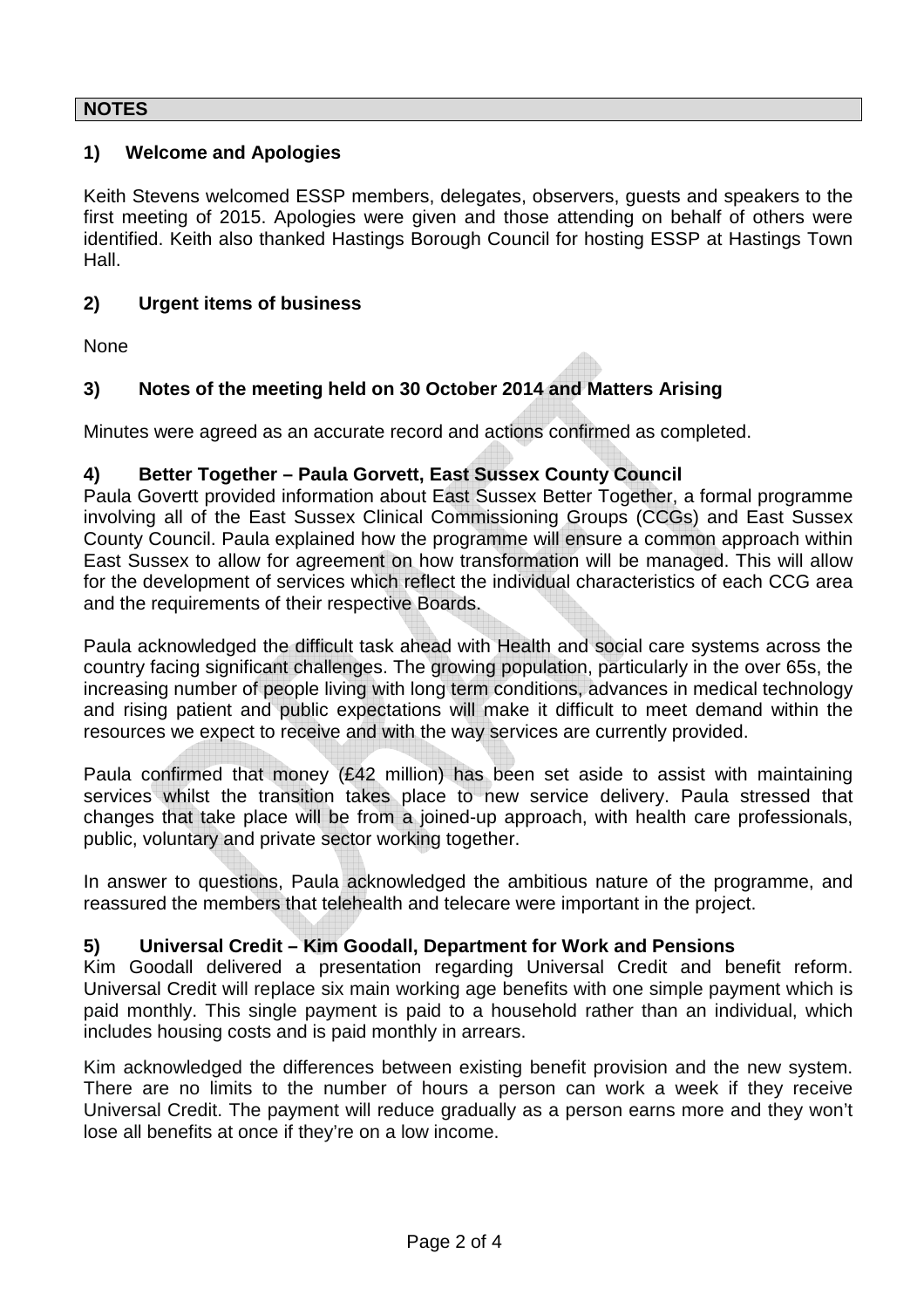Earnings are handled by HMRC using PAYE in real time information which reduces the burden of reporting for employers. The new system provides the Department for Work and Pensions with the information to adjust the amount of Universal Credit payment any employed claimant receives.

Housing Benefits will be included within the Universal Credit payment and the claimant will then pay the landlord themselves. Should budgeting be an issue, personal budgeting support will be offered.

In response to some concerns, Kim clarified that there will also be the option to make rent payments direct to the landlord if a claimant reaches a certain level of rent arrears or is already in arrears as it was acknowledged the shift to Universal Credit will only exacerbate this issue. If it is a private landlord, there will be no data share agreement, like there will be with social landlords; however, the claimant can request a direct payment to the landlord.

Universal Credit will initially be rolled out in Hastings and Rother; this rollout will begin in April this year.

#### **6) SPACES – Simone Cuthbert, SPACES**

Simone Cuthbert provided an update on the status of the Strategic Property Asset Collaboration in East Sussex (SPACES) Programme to date specifically regarding delivery of projects and programme development.

SPACES has been running since 2011 and is a public and third sector partnership. This partnership identifies ways of co-locating and collaborating to achieve a more cost effective estate asset base. The benefits expected include a reduction in the running cost of property, realisation of capital receipts, increased partnership working and co-location of related services.

Nineteen projects have now been delivered by the SPACES Programme. The benefits realised to date are in excess of £5 million with a further £10.8 million identified. These values are only what have been calculated to date and Simone acknowledged that many of the projects and work streams being developed have not yet been measured. Many other benefits have also been realised including co-location of related services and attracting investment.

SPACES will remain standing item on the agenda for information to allow members to be informed with progress.

# **7) Information items (not for discussion)**

Update papers were circulated for information about the following items:

• Family Keywork – a verbal update will take place at the April meeting.

# **8) Nominations for Chairperson – Vice-Chair, Cllr. Glazier**

Vice-Chair of ESSP, Cllr. Keith Glazier, asked members if there are any nominations for candidates to be elected as ESSP Chair. Elections will be held at the 21 May 2015 ESSP meeting; the new Chair will take up their post from the September 2015 ESSP meeting.

Any nominees must submit their intention as an email to the ESSP inbox (essp@eastsussex.gov.uk). The deadline for nominations is 10am, Tuesday 12 May 2015.

#### **Action: Nominees for ESSP Chairperson to submit their intention as an email to the ESSP inbox (essp@eastsussex.gov.uk) by 10am, Tuesday 12 May 2015.**